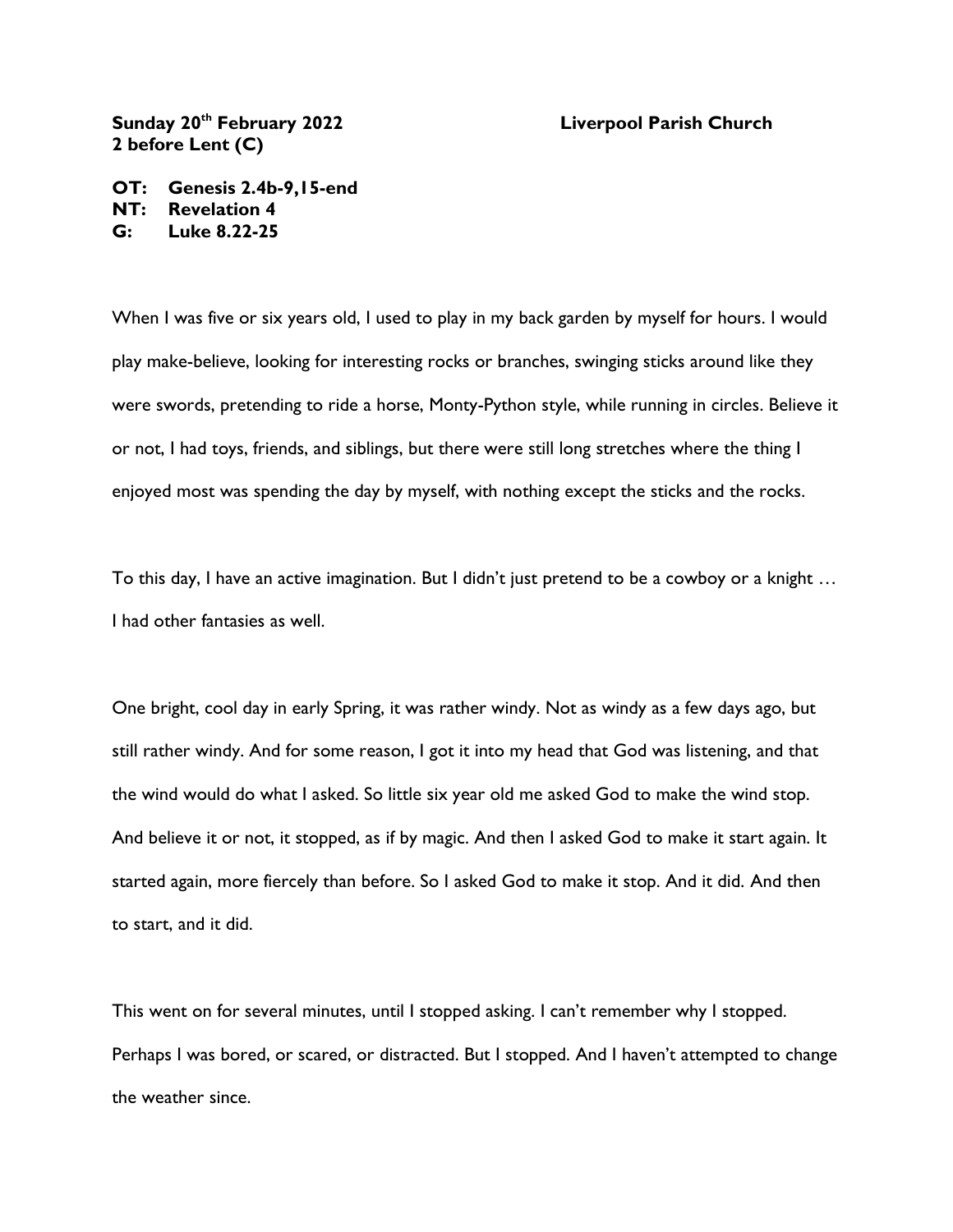In our Gospel reading for today, Jesus stops a storm, as if by magic. And in response to the disciples' fear, he asks, "where is your faith?"

It's an interesting question. In various places in the Gospel, Jesus invokes faith as the key ingredient to miracles. Often, those who are healed are made well by their faith. Also, Jesus says that if the disciples had faith like a mustard seed, they could command trees to move.

I believe we should not to divorce these stories from the physical actions they describe. I believe we, as Christians, attest to something pretty bold, and we shouldn't shy away from it. We believe that Christ breaks the laws of physics by performing miracles. And better yet, we believe Christ's disciples do too – from healings, to exorcisms, to earthquakes on command.

In our Gospel reading for today, Jesus stops a storm, as if by magic. It's a moment in the physical world where things stop working as they usually do.

With this in mind, I believe that I saw a miracle that day in my back garden. We know what makes wind start and stop – high and low pressure pockets and atmosphere, various temperature differences – and we know that the prayerful whims of a child don't affect them.

As a child, I had faith like a child, and I participated in a real-life miracle.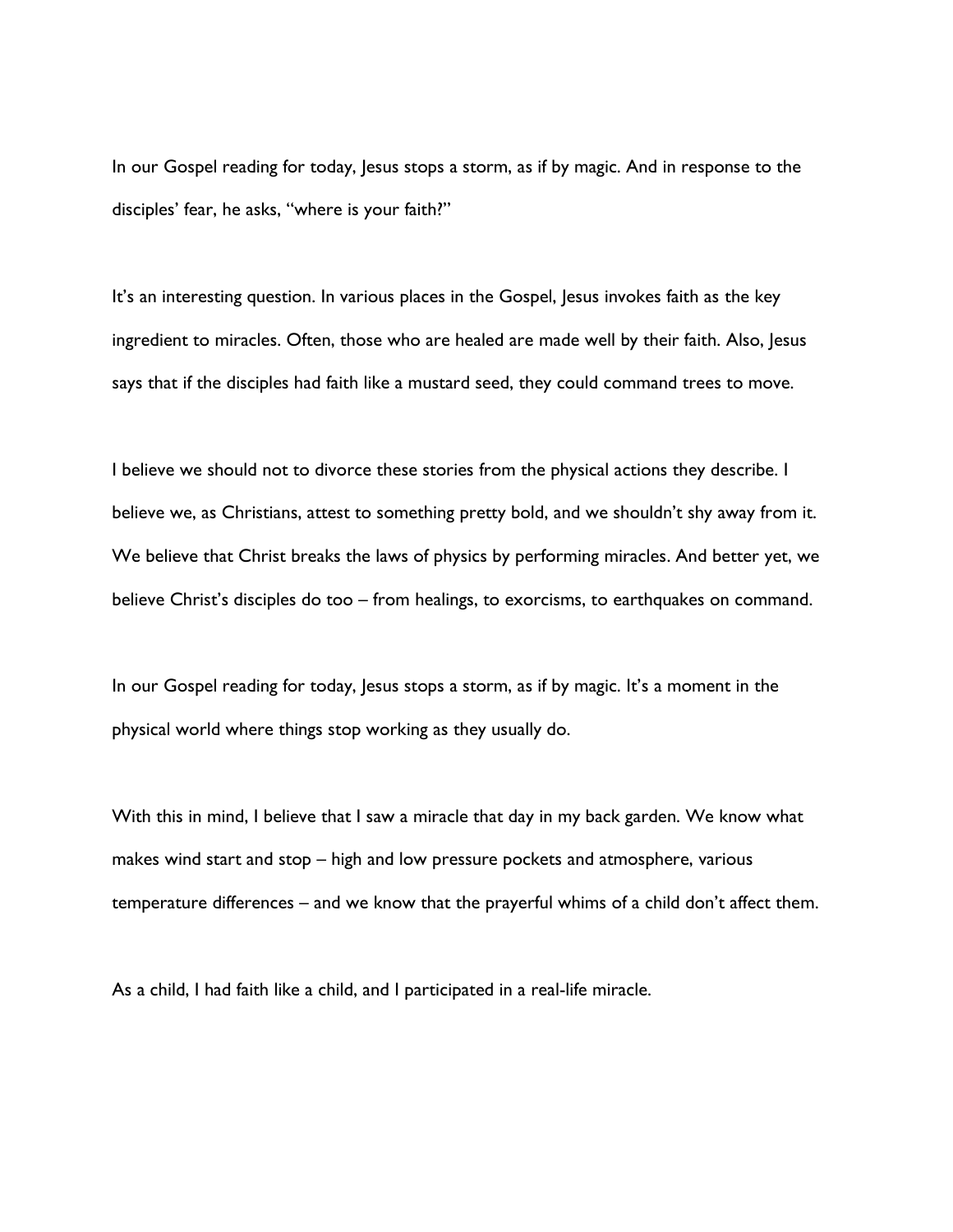Now sure, my six-year old self, recollected years later, is not exactly an unbiased source. But I don't think that should matter. Without a doubt, an attitude of skepticism is important to maintain as we navigate our contemporary day-to-day. We should be critical thinkers, evaluating news, events, and ideas as they arise.

But maybe, just maybe, miracles require a slightly different approach…

In Matthew's gospel, Jesus declares that only those who have become like children will enter the Kingdom of Heaven. Perhaps this is sort of what he means…that we should become fools for God, that we should have child-like faith.

Now that's not to say all children are without doubt. I can tell you from my own experiences with St. Nick's Sunday School that children are clever, full of interesting questions and powerful challenges. But overall, that open-minded, trusting faith we often associate with children does seem to be helpful in terms of encountering miracles.

However, we must be careful with this line of thinking, for it is easy to get a bit stuck.

We could, for example, mistakenly believe that our faith makes the miracles happen. That's not exactly right; it is not our faith in God that makes miracles, but God herself that makes them.

Thus, God does not reward the faithful with miracles and deny miracles to the doubting. If that were true, we'd be divided into God's trusting elect, and those doubters God denies.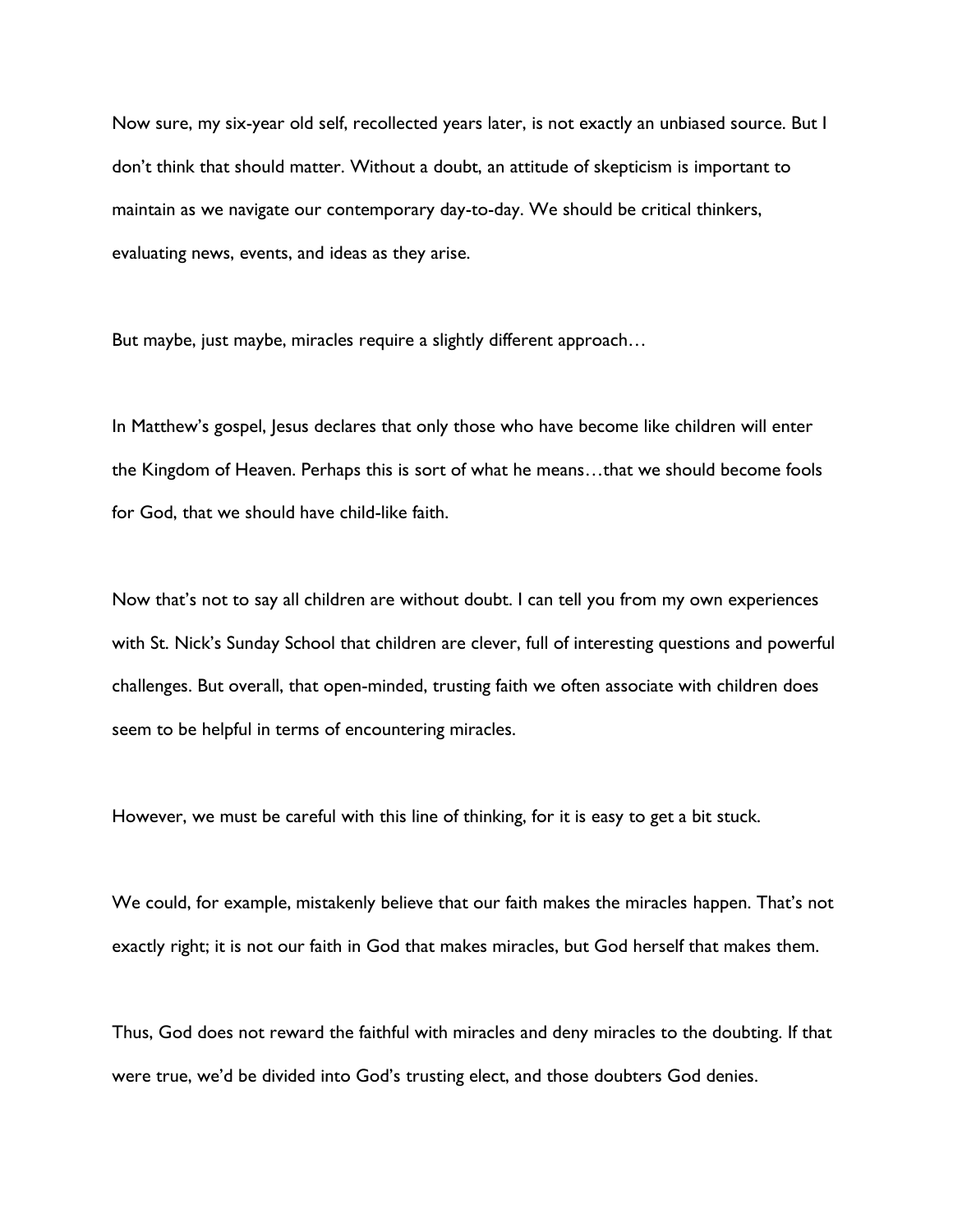No, God does not deny anyone, for God loves everyone unconditionally.

And so, importantly, everyone has access to miracles.

That's not to say faith doesn't matter. In fact, it matters very much…because while faith doesn't power miracles, it does help us to see them.

Let me explain.

A few months ago I was leading a bible study with another congregation, and we were discussing miracles in the gospel, specifically the miracle where Jesus asks the Disciples to fish on the other side of the boat, and as a result they catch tons of fish.

I asked the group if any of them had ever experienced a miracle. Nobody said anything… they couldn't think of any… for a minute or two.

And then, one-by-one, stories of miracles came pouring out. A child, given no chance to live by doctors, making a full recovery; a parent who ran out of gas in a dangerous, rural area running into a man with a jerry can in minutes. Some people described encounters with what they believed were angels, others reported hearing God's voice. Still others remembered moments where someone forgave them, or a community changed its mind, in a totally surprising way.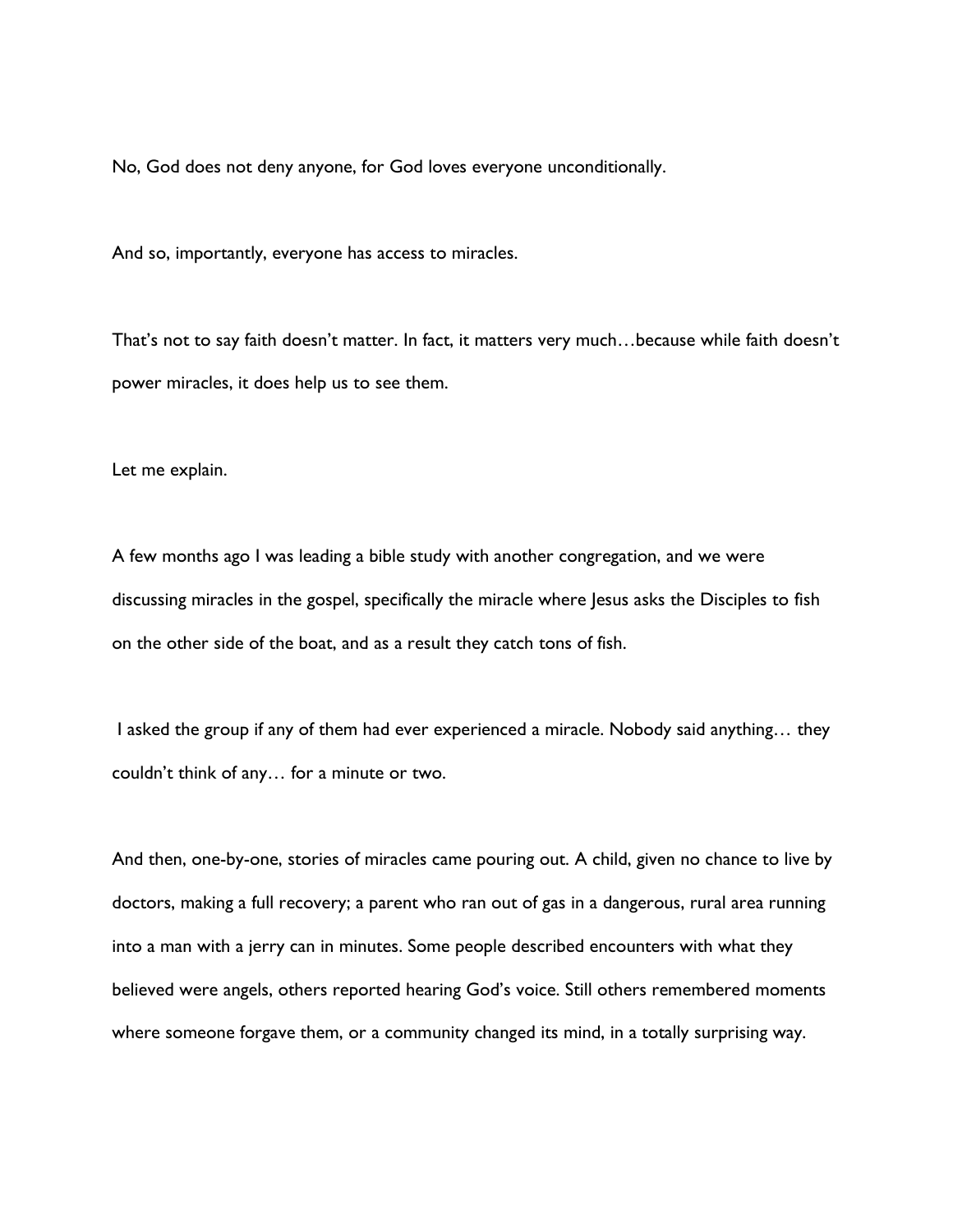Every single person had a story. Most had two or three. And together we confirmed that miracles have indeed happened to all of us.

But we forget about them. We put them aside. We don't think about them. We get distracted or stressed by our day-to-day activities. Our memories of miracles – like most spiritual things – fall by the wayside.

It doesn't help that usually these miracles had perfectly good scientific explanations.

And that leaves us, today, with a choice. We could continue to live without seeing the miracles around us, attributing them to coincidence or good fortune. We could adopt a theology which says "God never intervenes in our lives." We could be very mature, very modern, very adult. But if we did, our inner lives would suffer.

Because we would be forgetting something quite important, something that forms the title of a classic children's hymn, something that is at once juvenile and essential:

Our God is a Great Big God.

When we say there's no such thing as miracles anymore, we put God in a box. And we tell God what God can and cannot do. That's never going to work.